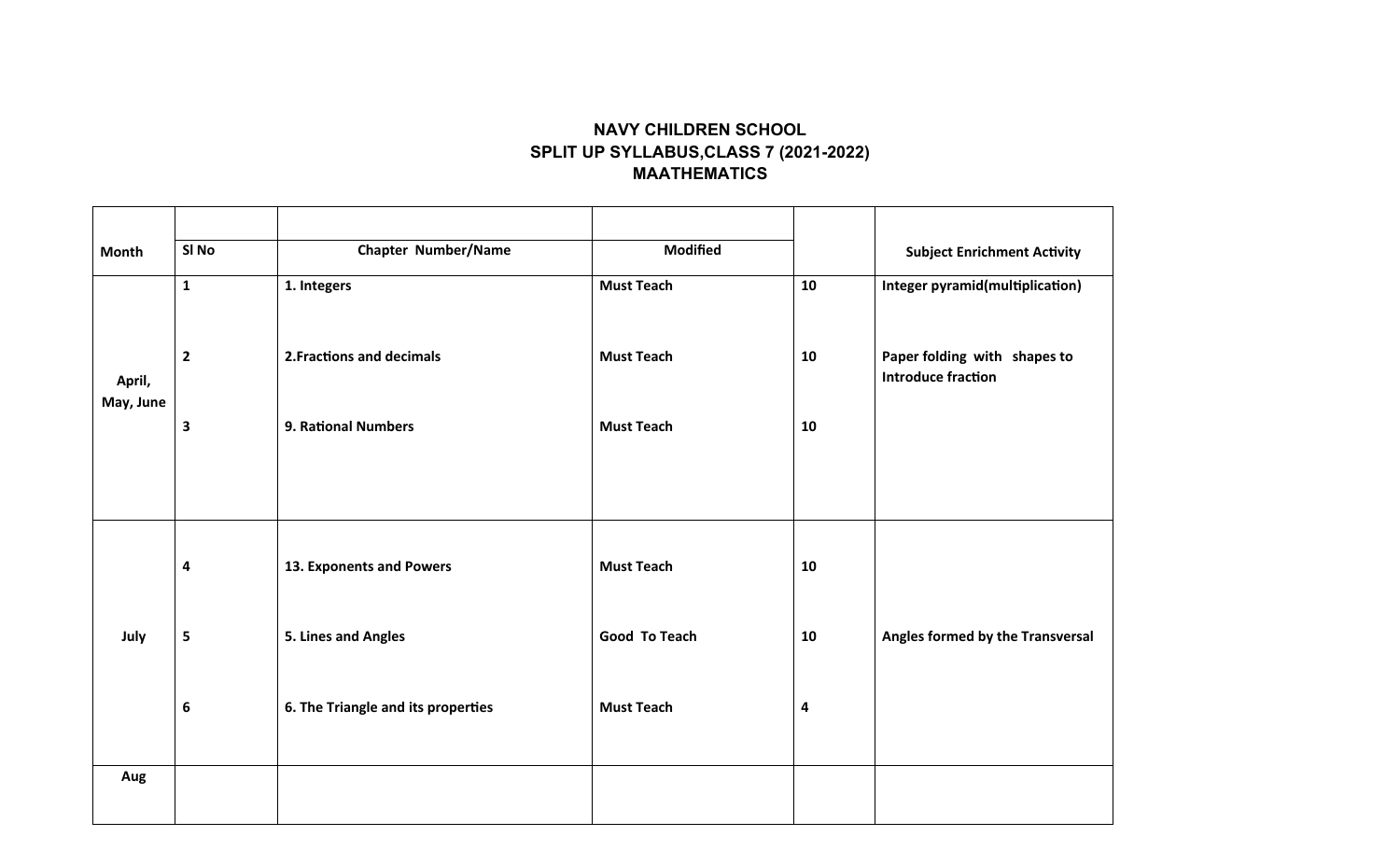|     |                         | 6. The Triangle and its properties (contd.) |                                     | 10                      | <b>Angle Sum Property of Triangles</b> |
|-----|-------------------------|---------------------------------------------|-------------------------------------|-------------------------|----------------------------------------|
|     | $\overline{\mathbf{z}}$ | 7. Congruence of Triangles                  | <b>Must Teach</b>                   | 13                      |                                        |
|     | 8                       | 14.symmetry                                 | <b>Good To Teach (For Activity)</b> | $\overline{\mathbf{3}}$ | <b>Reflection / Rotation Symmetry</b>  |
|     |                         |                                             |                                     |                         |                                        |
|     | 9                       | 15. Visualizing Solid Shapes                | <b>Good To Teach (For Activity)</b> | $\overline{\mathbf{4}}$ |                                        |
| Sep |                         | <b>REVISION</b>                             |                                     |                         |                                        |
|     |                         | (Term I Examination)                        |                                     |                         |                                        |
| Oct | 10                      | 12. Algebraic expressions                   | <b>Must Teach</b>                   | 18                      | <b>Isometric Sketches</b>              |
|     | 11                      | 4. Simple Equations                         | <b>Must Teach</b>                   | 14                      |                                        |